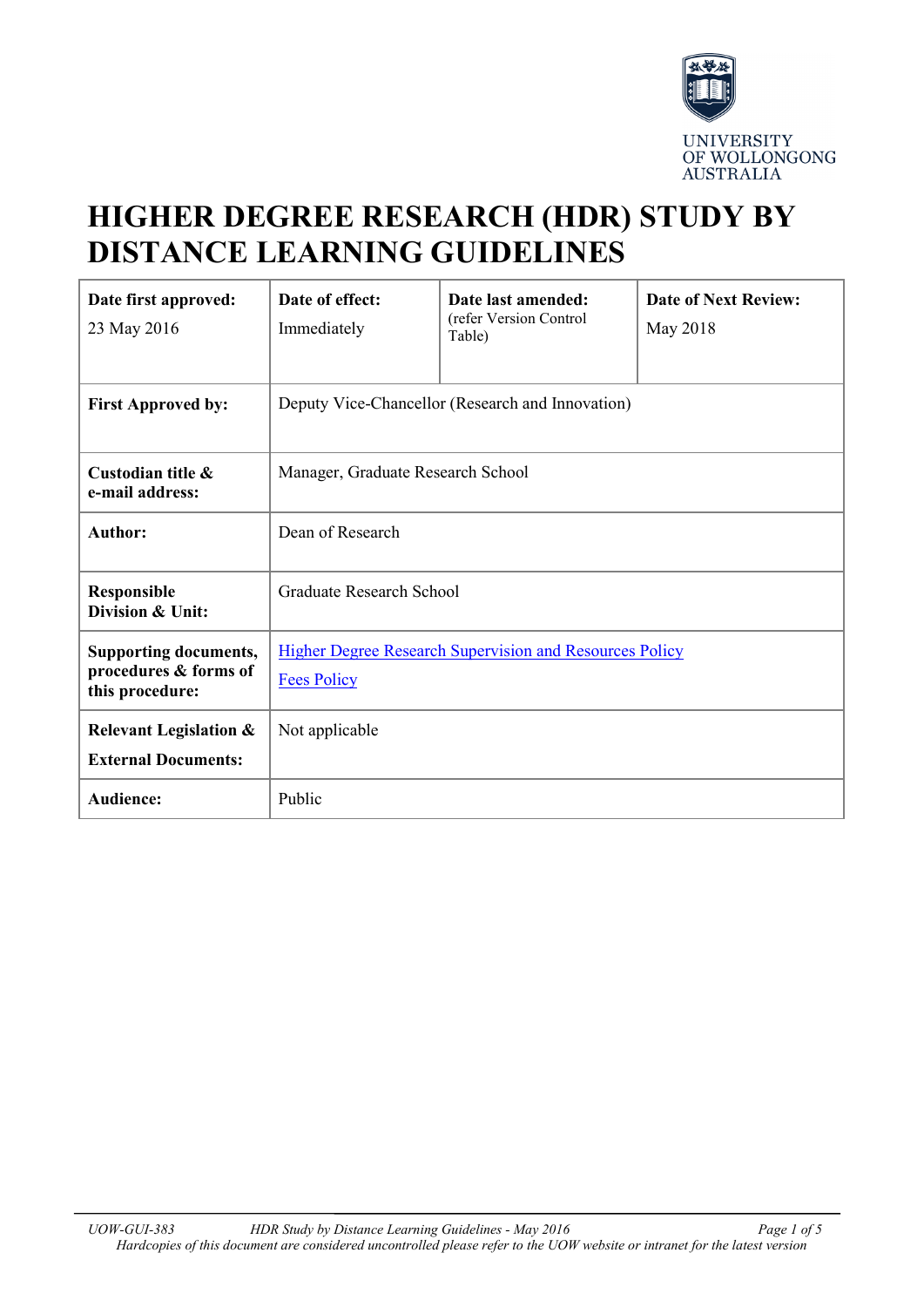

#### Contents

| $\overline{2}$  |  |
|-----------------|--|
|                 |  |
| $\overline{4}$  |  |
| 5 <sup>5</sup>  |  |
| 6               |  |
| $7\overline{ }$ |  |
| 8               |  |
| 9 <sub>o</sub>  |  |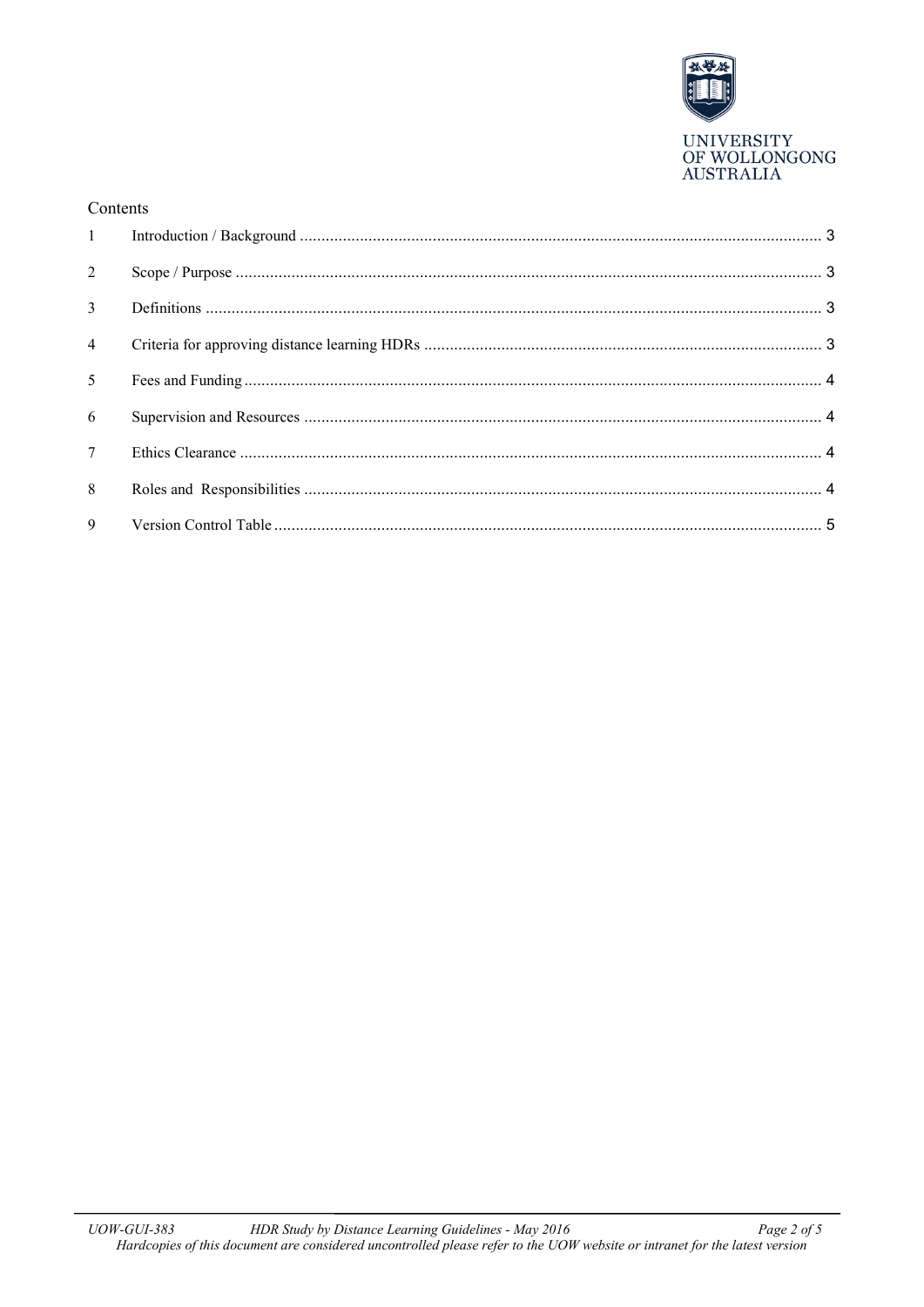

### <span id="page-2-0"></span>1 **Introduction / Background**

1. These guidelines outline the rules and processes for HDR students enrolling at UOW using distance learning. These distance learning HDR candidates are not required to be physically present at a UOW campus. They will undertake their HDR studies in their preferred location, in Australia or Overseas, and maintain communications with their supervisors by electronic means. Enrolment is open to both domestic and international candidates for full-time or part-time study.

#### <span id="page-2-1"></span>2 **Scope / Purpose**

1. Many HDR candidates have personal responsibilities or financial restrictions which prevent them from moving to a UOW campus. The purpose of the guidelines is to provide HDR students with new and flexible options for pursuing their studies. For example, international candidates can undertake part-time HDR studies in their home countries whilst working, an option not previously available. It also provides HPS and potential supervisors with guidelines regarding the appropriate circumstances for enrolling distance learning HDR students.

| Word/Term  | Definition (with examples if required) |  |
|------------|----------------------------------------|--|
| <b>GRS</b> | Graduate Research School               |  |
| <b>HDR</b> | Higher Degree Research                 |  |
| <b>HPS</b> | Head of Postgraduate Studies           |  |
| <b>RTS</b> | <b>Research Training Scheme</b>        |  |

#### <span id="page-2-2"></span>3 **Definitions**

## <span id="page-2-3"></span>4 **Criteria for approving distance learning HDRs**

- 1. HDR distance learning is available via the Wollongong Campus only and is not suitable for research projects requiring physical access to facilities, such as laboratories, located at a UOW campus. Projects involving field studies or data collection may be possible via distance learning HDR study, depending on the specific circumstances of the project. In all cases the supervisor and HPS will decide on the suitability of the project for distance learning study.
- 2. Only HDR degrees without coursework requirements are eligible for distance learning. Hence only applications for PhD and the MPhil (with advanced standing for the coursework component) will be considered.
- 3. Both full-time and part-time study options are available for international distance learning HDR candidates, as they are not residing in Australia and therefore are not required to meeting Australian visa conditions.
- 4. Existing on-campus students can apply to transfer to distance learning mode, on approval from their supervisor, HPS and the GRS. On approval they must give up access to any desk or laboratory space they occupy at a UOW campus.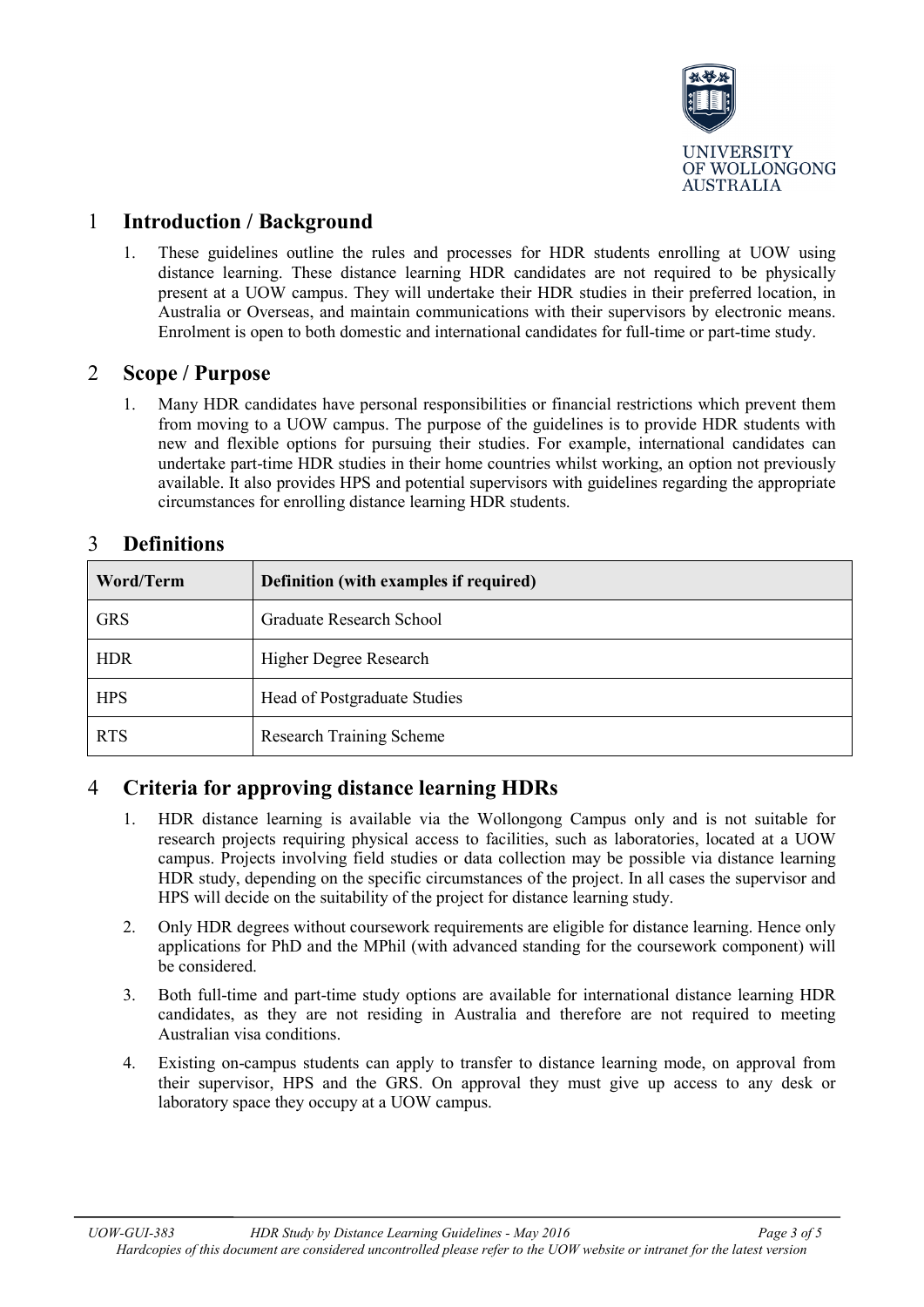

#### <span id="page-3-0"></span>5 **Fees and funding**

1. Domestic distance learning HDR students, comprising Australian citizens, permanent residents and New Zealand citizens will be offered an RTS place and therefore are not required to pay tuition fees (unless overtime, see 5.16 in the Fees Policy). International distance learning HDR candidates pay the appropriate tuition fee. All HDR completions attract Federal government research block grant funding.

#### <span id="page-3-1"></span>6 **Supervision and Resources**

- 1. The HDR Supervision and Resources Policy will apply to distance learning HDR candidates except for Section 13 (a), (b), (d), (f), (g), (h) of the Policy, which relates to Minimum Infrastructure and Resources. The sections of the HDR Supervision and Resources Policy relate to physical resources delivered at a UOW Campus, to which distance learning HDR students are not entitled.
- 2. Distance learning HDR students are eligible for research infrastructure support that can be delivered remotely. This includes email access (section 13 (c)), access to library services (section 13(e)), online research training offered by the GRS and support from the HDR Peer to Peer Mentors. They are also entitled to receive support from counselling services that can delivered remotely. Distance learning HDR students are encouraged to undertake the online research training modules offered by the GRS.
- 3. Distance learning HDR students and their supervisors will maintain regular contact by electronic means such as phone, email, Skype and video conferencing. Candidate visits to Wollongong Campus are welcomed but not compulsory.
- 4. It is recommended that all distance learning HDRs attend their Research Proposal Review (RPR) in person, at the Wollongong campus. However video conferencing may be an acceptable alternative to physical attendance at the RPR.

#### <span id="page-3-2"></span>7 **Ethics Clearance**

1. As for on-campus HDR students, distance learning HDR students, based in Australia or Overseas, undertaking research involving animals or humans, must obtain ethics approval from the appropriate UOW Ethics committee.

#### <span id="page-3-3"></span>8 **Roles and Responsibilities**

1. Specific roles and responsibilities are as detailed in the Guidelines.